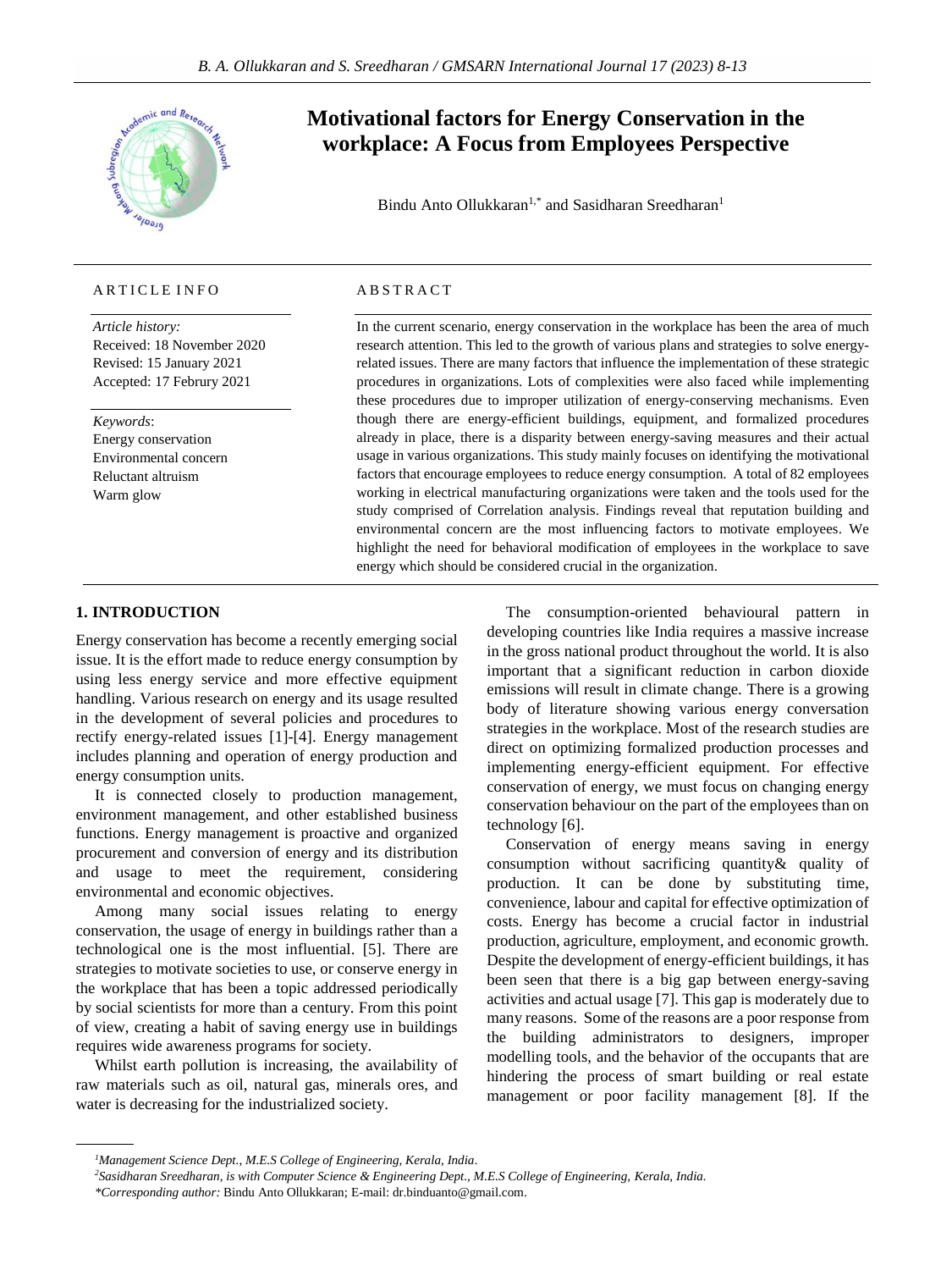behaviour of employees is positively reinforced towards energy conservation, substantial changes in energy conservation can be achieved. [9].

Managers should understand that employees can be motivated by both financial and non-financial techniques. Employee productivity in the workplace can be directly influenced by various motivational techniques. They can also be inspired by training them to achieve personal and professional objectives. An organization is a socio-technical system that is the comprising of a workplace, infrastructure and culture that can be transformed through various organizational development interventions. Innovative technologies and interventions improve the efficiency and energy conservation in the organization. In recent years, various research is carried to identify different intervention techniques in organizations [10-11] but it still remains unanswered to find out the effective intervention practices in the workplace [12].

In this study, we are attempting to identify the motivational factors to encourage individual workers to modify their own energy use behaviour to decrease emissions. The motivational factors incorporated in the workplace influence energy-saving employee behavior [13]. Studies show that motivational factors positively influence the energy-saving behaviour of employees in organizations [14]. One of the most important motivational effects of energy conservation among the employees and groups is set as a goal for reduced consumption by permitting them to monitor and control their workplace activities [15]. Goal setting encourages employees' performance by directing activities and efforts for the achievement of goals. This can be done by promoting persistence in work behaviours towards the goal and through the discovery of renewed information and strategies for goal attainment [16].

Conversing energy at the workplace for environmental reasons is considered an altruistic act that helps to reduce the energy cost of the company [17]. Altruism is the unselfish act that is performed to increase someone else benefits without any personal gain [18]. This act will help the employees to create a good public image. To analyse the motivational factors of employees that contribute to energysaving behaviour in the workplace, a scale of 28 items were recognized [19]. The factors like environmental concern, warm glow, and reputation building at work, reluctant altruism, organization finances and organizational image were regarded as the significant motivations to conserve the energy in the organizations [20]. Without considering the personal benefits, when the individual acts for the betterment of others, is considered Altruism [21]. Warm glow can be considered when employees feel satisfied for doing the right thing in some situations [22]. Energy-saving at the workplace has various functions. We should set goals for each employee in the organization. The goal should include energy-saving behaviours and actions that should be followed in the organization. This energy-saving behaviour will help [23] the organization to attain its goal, feel good among employees, and gain a reputation as a good person. We focus on different potential motivators to save energy in the workplace and their relevance in conserving energy. Various studies show that at the individual level cost saving are often less in the workplace than in domestic use [24].

To reduce the use of energy at the workplace it's better to align the goals with environmental concerns [25]. Here we are analysing whether these motivational factors influence the employees in workplace electrical manufacturing units.

### **2. OBJECTIVES OF THE STUDY**

The study is to analyse the energy-saving motivational factors in organizations. The study also focuses on the relationship between the energy conversation motivational factors and their dimensions.

#### **3. THE HYPOTHESIS OF THE STUDY**

H1: There is a significant relationship between environmental concern and Energy Saving Motivational Factors of employees of manufacturing companies

H2: There is a significant relationship between warm glow and Energy Saving Motivational Factors of employees of manufacturing companies.

H3: There is *s* significant relationship between reluctant altruism and Energy Saving Motivational Factors of employees of manufacturing companies.

H4: There is a significant relationship between organization finances and Energy Saving Motivational Factors of employees of manufacturing companies

H5: There is a significant relationship between organizational image and Energy Saving Motivational Factors of employees of manufacturing companies

H6: There is a significant relationship between reputation building and Energy Saving Motivational Factors of employees of manufacturing companies.

## **4. METHODOLOGY**

Target respondents of this study are the employees of manufacturing organizations of electrical products. A sampling size of 120 questionnaires is distributed equally, out of which 82 were returned. A total of 35 responses were used in the pilot study. To reduce the survey items and to determine the reliability of the questions, we used to conduct a pilot study.

The pilot study (Table 1) shows that Cranach's alpha was above seven which is the cut-off criterion [26] which means the constructs are reliable for the study. Since we used the survey and fact-finding inquiries, the research design is descriptive. To collect data for the study we employed the purposive sampling method. The questionnaire was distributed to 82 employees working in two companies producing electrical equipment. The questionnaire was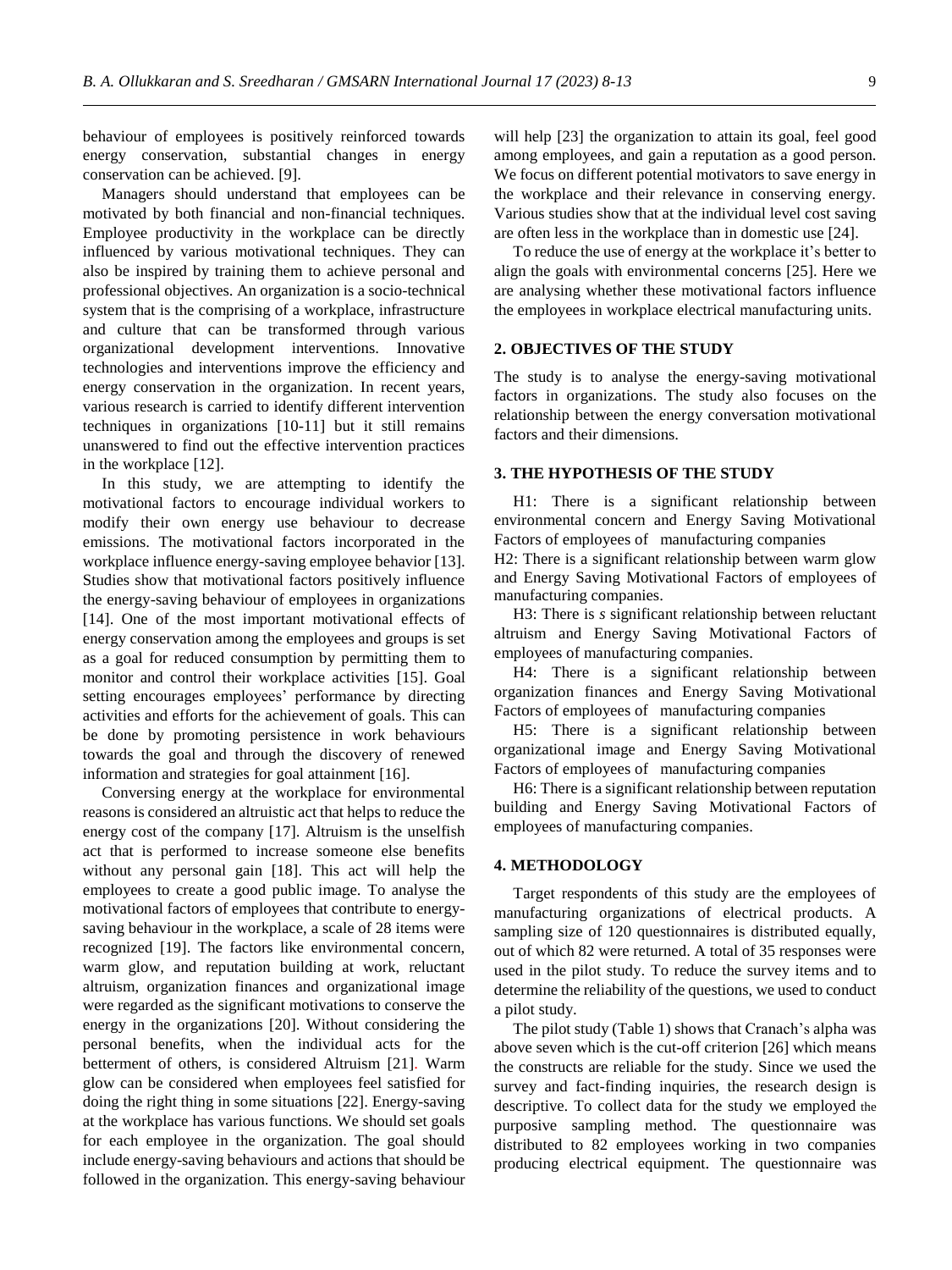filled in online using google form and the analysis was by using SPSS.

| <b>Table 1. Reliability Statistics</b> |  |  |
|----------------------------------------|--|--|
|----------------------------------------|--|--|

| <b>Cronbach's Alpha</b> | N of Items |
|-------------------------|------------|
| .753                    | 28         |

## *4.1 Profile of the Respondents*

The demographic profile of the surveyed respondents is shown in Table 2. The gender distribution of correspondence is 70 percent for males and 30 percent for females. The breakdown of groups is dominated by the group is between 28 to 33 years old with 39 percent. This is followed by the age group between 22 and 27 years with 23 percent. In this research, the experiences of respondents between 5 and 8 are 49 percent while less than 4 years experiences of respondents are of 37 percent. Table 2 reveals that the majority of employees are male and have experienced between 5 to 8 years. Most of the respondent's ages are between 28 and 33 years.

**Table 2. Demographic Profile of the respondents**

|                       | <b>Variables</b>  | <b>Frequency</b> | Percentage     |
|-----------------------|-------------------|------------------|----------------|
| Gender                | Male              | 58               | 62.7           |
|                       | Female            | 24               | 37.3           |
| Age                   | $22-27$ years     | 18               | 23             |
|                       | $28-33$ years     | 32               | 39             |
|                       | 34-39 years       | 13               | 15             |
|                       | $40-45$ years     | 17               | 20             |
|                       | 46-51 years       | $\Omega$         | $\theta$       |
|                       | 52-57 years       | 1                | 1              |
| Experience            | Below 4 years     | 30               | 37             |
|                       | 5-8 years         | 40               | 49             |
|                       | 9-12 years        | 12               | 14             |
|                       | Above 12<br>years | $\theta$         | $\overline{0}$ |
| Source: Questionnaire |                   |                  |                |

## *4.2 Correlation test for Energy Saving Motivational Factors and its dimensions*

Pearson's correlation analysis was used to identify the degree of association between variables, to test H1, H2, H3, H4, H5, and H6. According to the correlation coefficients (r) for dimensions of Energy Saving Motivational Factors, a similarity was generally observed. From table 3, it can be identified that the coefficients are positive, meaning that the variables vary together in the same direction, with a significant moderate correlation between Energy Saving

Motivational Factors and Organisational Image ( $r = .565$ , p  $\leq 0.01$ ). The correlation between Energy Saving Motivational Factors and Reputation Building ( $r = 0.753$ , p  $\leq 0.01$ ), V and Environmental concern (r = 0.649, p  $\leq 0.01$ ), Energy Saving Motivational Factors and Organisational finances ( $r = 0$ . .494 p < 0.01), Energy Saving Motivational Factors and Warm glow ( $r = 0.492$ ,  $p < 0.01$ ), Energy Saving Motivational Factors and Reluctant Altruism ( $r = 0$ . 647, p <0.01) are statistically significant at the 0.01 level.

|                                | <b>Energy-saving motivational</b><br>factors |
|--------------------------------|----------------------------------------------|
| Organizational Image           | $.565**$                                     |
| <b>Reputation Building</b>     | $.753**$                                     |
| <b>Environmental Concern</b>   | $.649**$                                     |
| <b>Organizational Finances</b> | .494**                                       |
| Warm Glow                      | $.492**$                                     |
| <b>Reluctant Altruism</b>      |                                              |

**Table 3. Correlation between energy Conservational Motivational Factors and its dimensions**

\*\* Correlation is significant at the 0.01 level (2-tailed).

\*Correlation is significant at the 0.05 level (2-tailed).

**Table 4. Correlation between Organisational Image and other Energy-saving motivational factors**

| <b>Energy-saving motivational</b><br>factors | <b>Organizational</b><br>Image |
|----------------------------------------------|--------------------------------|
| <b>Reputation Building</b>                   | $.418**$                       |
| <b>Environmental Concern</b>                 | $.275*$                        |
| <b>Organizational Finances</b>               | .114                           |
| Warm Glow                                    | .165                           |
| <b>Reluctant Altruism</b>                    | .135                           |

\*\* Correlation is significant at the 0.01 level (2-tailed). \*Correlation is significant at the 0.05 level (2-tailed).

From table 4, we can determine that the correlation between Organisational Image and Reputation

Building ( $r = 0.418$ ,  $p < 0.01$ ), and Environmental concern  $(r = 0.275, p < 0.05)$ , are positively correlated. That means that the variables vary together in the same direction. All other energy-saving motivational factors are related to organizational image.

Table 5 shows the correlation between Reputation Building and Organizational Image,  $(r = 0.418, p < 0.01)$ . Environmental concern ( $r = 0.482$ ,  $p \le 0.01$ ) and Reluctant altruism ( $r = .300$ ,  $p < 0.05$ ) are positively correlated. From this, we can analyses that reputation building is positively influenced by organizational image, environmental concern, and reluctant altruism.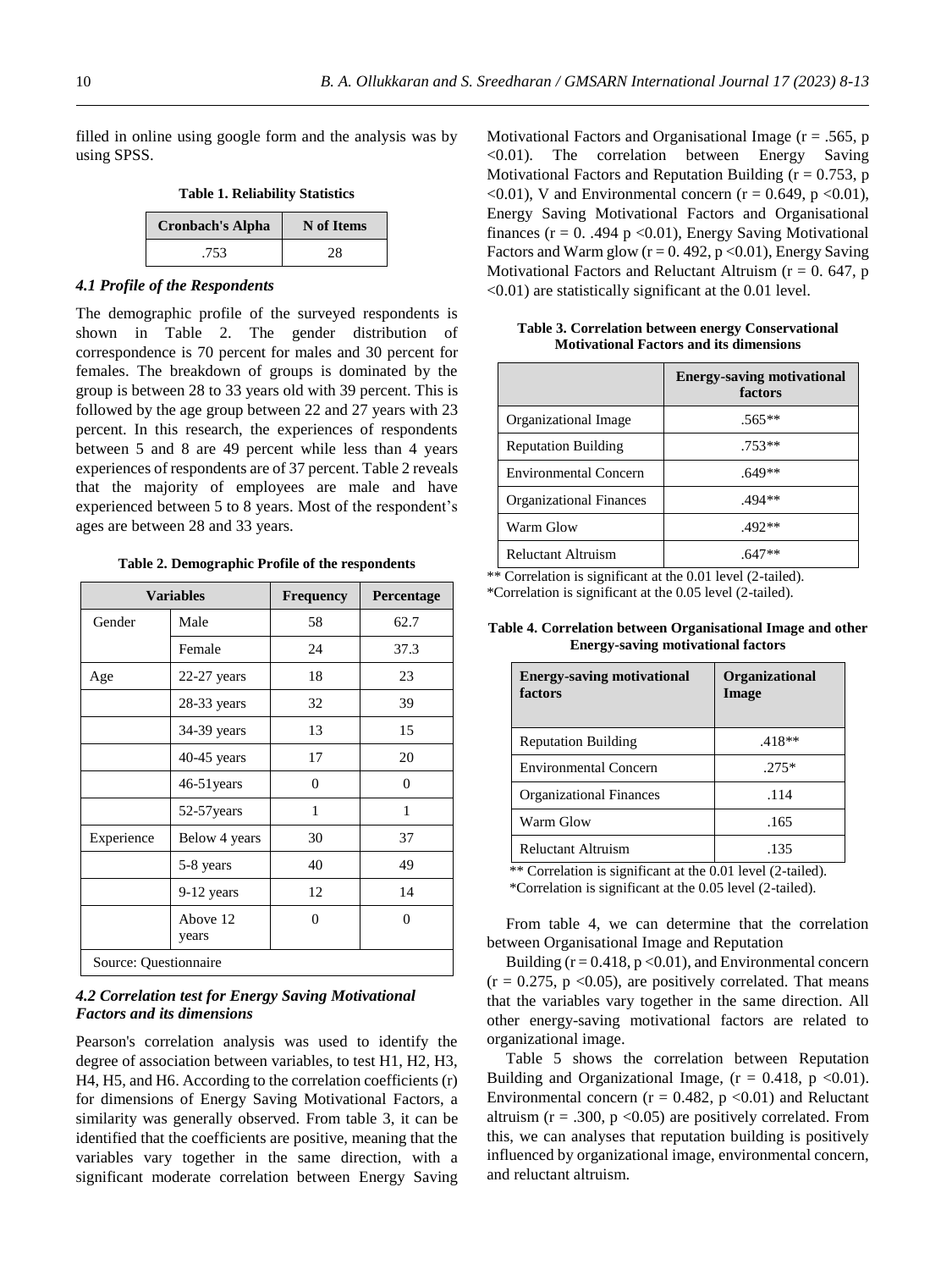| <b>Energy-saving motivational</b><br>factors | <b>Reputation Building</b> |
|----------------------------------------------|----------------------------|
| Organizational Image                         | $.418**$                   |
| <b>Environmental Concern</b>                 | $.482**$                   |
| <b>Organizational Finances</b>               | .224                       |
| Warm Glow                                    | .135                       |
| Reluctant Altruism                           |                            |

## **Table 5. Correlation between Reputation Building and other Energy-saving motivational factors**

\*\* Correlation is significant at the 0.01 level (2-tailed).

\*Correlation is significant at the 0.05 level (2-tailed).

### **Table 6. Correlation between Environmental Concern and other Energy-saving motivational factors**

| <b>Energy-saving motivational</b><br>factors | <b>Environmental</b><br>concern |
|----------------------------------------------|---------------------------------|
| Organizational Image                         | $.275*$                         |
| <b>Reputation Building</b>                   | $.482**$                        |
| <b>Organizational Finances</b>               | $.258*$                         |
| Warm Glow                                    | .132                            |
| <b>Reluctant Altruism</b>                    | .200                            |

\*\* Correlation is significant at the 0.01 level (2-tailed). \*Correlation is significant at the 0.05 level (2-tailed).

The above table reveals that the correlation between Environmental concern and Organisational Image  $(r =$ 0.275, p < 0.01), Reputation building ( $r = 0.482$ , p < 0.01) and Organisational finances ( $r = 0.258$ ,  $p < 0.05$ ) are positively correlated.

**Table 7. Correlation between Organisational Finances and other Energy-saving motivational factors**

| <b>Energy-saving motivational</b><br>factors | Organization<br>al Finances |
|----------------------------------------------|-----------------------------|
| Organizational Image                         | .114                        |
| <b>Reputation Building</b>                   | .224                        |
| <b>Environmental Concern</b>                 | $.258*$                     |
| Warm Glow                                    | $.269*$                     |
| <b>Reluctant Altruism</b>                    | -234                        |

\*\* Correlation is significant at the 0.01 level (2-tailed). \*Correlation is significant at the 0.05 level (2-tailed).

Table 7 shows that the correlation between Organisational Finances and Environmental concern  $(r =$ 0.258, p <0.01), and Warm glow ( $r = 0.269$ , p <0.05) are positively correlated. It can be determined that energysaving motivational variables influence organizational finances.

### **Table 8. Correlation between Warm Glow and other Energysaving motivational factors**

| <b>Energy-saving motivational</b><br>factors | <b>Warm Glow</b> |
|----------------------------------------------|------------------|
| Organizational Image                         | .165             |
| <b>Reputation Building</b>                   | .135             |
| <b>Environmental Concern</b>                 | .132             |
| <b>Organizational Finances</b>               | $.269*$          |
| <b>Reluctant Altruism</b>                    |                  |

\*Correlation is significant at the 0.05 level (2-tailed).

From table 8, we can determine that the correlation between Warm glow and organisational finances ( $r = 0.269$ ,  $p \le 0.05$ ), and Reluctant Altruism ( $r = 0.264$ ,  $p \le 0.05$ ), are positively correlated.

## **Table 9. Correlation between Reluctant Altruism and other Energy-saving motivational factors**

| Energy-saving motivational<br>factors | Reluctant<br>Altruism |
|---------------------------------------|-----------------------|
| Organizational Image                  | .135                  |
| <b>Reputation Building</b>            | $.300*$               |
| <b>Environmental Concern</b>          | .200                  |
| <b>Organizational Finances</b>        | .234                  |
| Warm Glow                             |                       |

\*Correlation is significant at the 0.05 level (2-tailed).

The above table shows that the correlation between Reluctant Altruism and Reputation Building ( $r = 0.300$ , p  $\langle 0.05 \rangle$ , and Warm glow (r = 0.264, p  $\langle 0.05 \rangle$ ), are positively correlated.

## **5. RESULTS AND IMPLICATIONS**

The study was to analyse the factors influencing energysaving motivational factors of employees in manufacturing organizations. The study confirmed that the major dimensions like environmental concern, warm glow, reputation building at work, reluctant altruism, organization finances, and the organizational image are contributing to energy-saving motivational factors of employees in manufacturing organizations. To validate the H1, H2, H3, H4, H5, H6 Pearson's correlation analysis was used. The coefficients of correlation are positive, and it was found that Reputation Building was highly correlated to energy-saving motivational factors followed by Environmental concern. The correlation between various dimensions of energysaving is also analysed. It is found that Environmental concern influences more than other factors of energy conservation. The least correlated energy-saving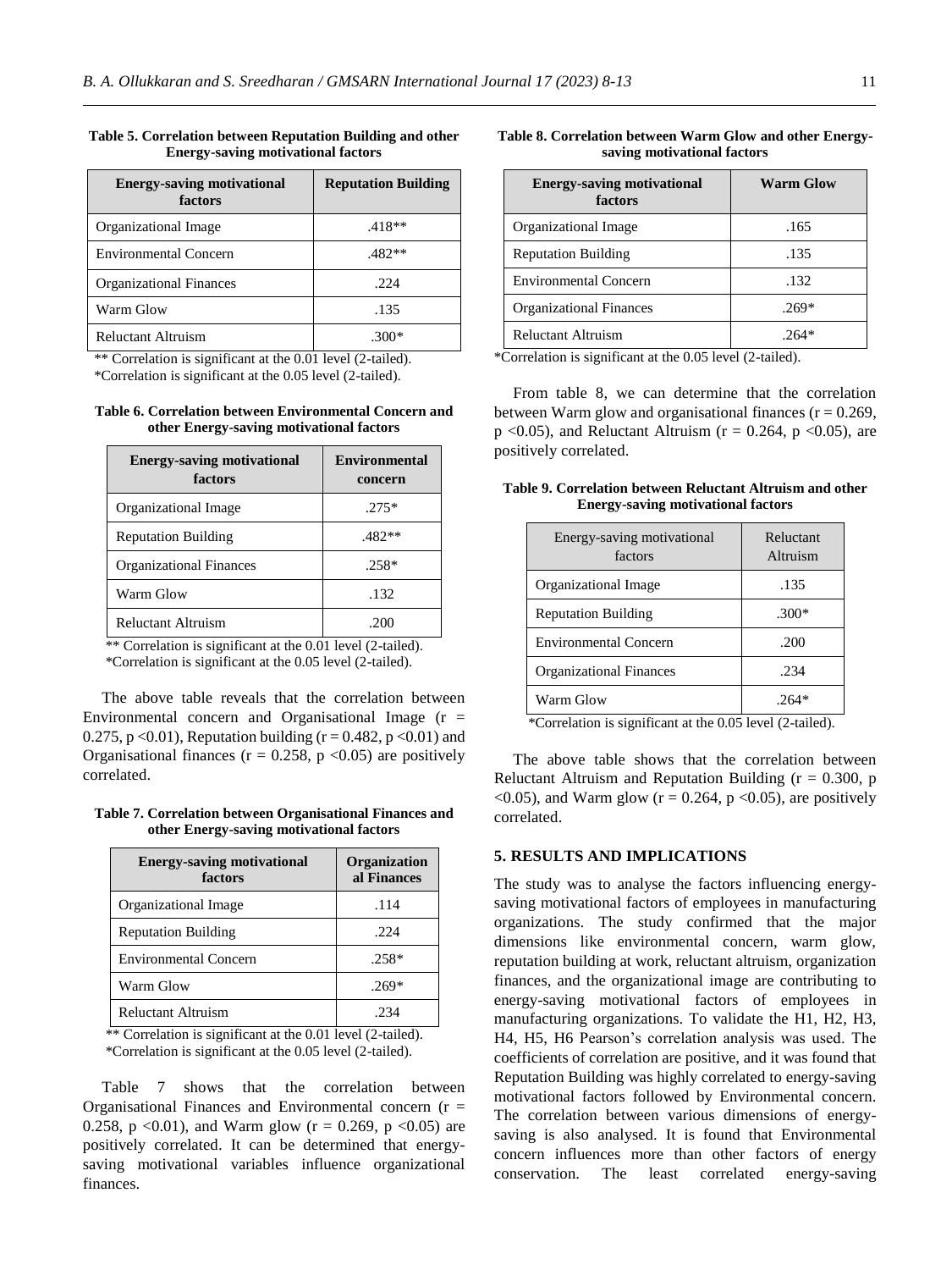motivational factor was with Organisational finances. From this study, we have integrated insights from employees in the workplace for identifying key areas that create a value for behavioural change. This research mainly focuses to create a new insight that can add value to both the manufacturing industry and society by motivating the employees to converse energy. It also recommends practicing organizational behavioural modification training to employees which will help them to inculcate this energysaving behaviour as a habit in the workplace. This will contribute to the organization's cultural energy conservation.

# **6. CONCLUSION**

It found out that well-organized use of energy helps to create core competitive advantages and leads to many opportunities like reducing energy costs and minimizing costs of production and thereby reducing the overall cost of products. Moreover, it also reduces carbon emissions and pollution in the workplace. In the current scenario, every organization is trying to increase profit by decreasing the cost of production and improving sales. For effective energy management in the organization, proper strategies and policies should be formulated to motivate the employees for energy conservation on an individual basis thereby developing a climate of organizational citizenship behaviour among the employees.

## **REFERENCES**

- [1] Lee, Y.S., Malkawi, A., 2013.Simulating human behaviour: An agent-based modeling approach. In Proceedings of the 13th IBPSA Conference, Chambéry, France, 26–28
- [2] Zavvar Sabegh, M.R.; Bingham, 2019. C. Model predictive control with binary quadratic programming for the scheduled operation of domestic refrigerators. Energies 12, 4649. [CrossRef]
- [3] Wang, C.C.; Sepasgozar, S.M.; Wang, M.; Ning, X. 2019. Green performance evaluation system for energy-efficiencybased planning for construction site layout. Energies, 12, 4620. [CrossRef]
- [4] Tang, Y.; Liu, Z.; Li, L. 2019 Performance comparison of a distributed energy system under different control strategies with a conventional energy system. Energies 12, 4613
- [5] Rosa, E.A; G.E. Machlis, and K.M. Keating, 1988. Energy and Society. Annual Review of Sociology, 14: p. 14972.
- [6] Barr, S., Gilg; A.W., Ford, N., 2005. The household energy gap: examining the divide between habitual- and purchaserelated conservation behaviours. Energy Policy 33, 1425– 1444
- [7] De Wilde, P. 2014. The gap between predicted and measured energy performance of buildings: A framework for investigation. Autom. Constr., 41, 40–49.
- [8] Bordass, B., 2004. Energy performance of non-domestic buildings: Closing the credibility gap. In Proceedings of the 2004 Improving Energy Efficiency of Commercial Buildings Conference, Frankfurt, Germany, 19–20
- [9] Staats, H.; Leeuwen, E.; Wit, A2000. A longitudinal study of

informational interventions to save energy in an office building. J. Appl. Behav. Anal., 33, 101–104

- [10] Froehlich, J., L. Findlater, and J. Landay. 2010. "The Design of Eco-feedback Technology." Presented at ACM conference on Human Factors in Computing Systems (CHI '10).
- [11] Yun, R., P. Scupelli, A. Aziz, and V. Loftness. 2013. "Sustainability in the Workplace: Nine Intervention Techniques for Behaviour Change." In Persuasive Technology, 253–265. Berlin Heidelberg: Springer.
- [12] Pierce, J., and E. Paulos. 2012. "Beyond Energy Monitors: Interaction, Energy, and Emerging Energy Systems." Presented at ACM Conference on Human Factors in Computing Systems (CHI '12), Austin, USA.
- [13] Nisiforou, O.A., Poulis, S., &Charalambides, A.G., 2012. Behavior, attitudes and opinion of large enterprise employees with regard to their energy usage habits and adoption of energy saving measure, Energy and Building, 55,299-311.
- [14] [14] Lo, S. H., Peters, G. J. Y; Kok, G., 2012. A review of determinants of and interventions for proenvironmental behaviors in organizations. Journal of Applied Social Psychology, 42, 2933-2967.
- [15] Davis, J. J., 1995. "The Effects of Message Framing on Response to Environmental Communications." Journalism & Mass Communication Quarterly 72 (2): 285–299.
- [16] Locke, E. A; and G. P. Latham., 1990. A Theory of Goal Setting and Task Performance. Englewood Cliffs, NJ: Prentice Hall.
- [17] Werner, C. M., Cook, S., Colby, J., & Lim, H. J.; 2012. "Lights out" in university classrooms: Brief group discussion can change behavior. Journal of Environmental Psychology, 32, 418-426.
- [18] Ferguson, E., Atsma, F ;De Kort, W., &Veldhuis ,I.,2012.Exploring the pattern of blood donor bekiefs in first time, novice and experienced donors; Differentiating reluctant altruism, impure altruism and warm glow.Transfusion,52,343-355
- [19] Rioux, S.M; Bentler, L.A.2001. The causes of organisational citizenship behaviour: A motivational analysis. Journal of Applied Psychology,86,1306-1314
- [20] Leygue,C.; Ferguson, Eamonn.,pence Alexa. 2017, Saving energy in the workplace: Why and for whom?, Journal of Environmental Psychology,53,50-62
- [21] Andreoni, J., 1990. Impure altruism and donations to public goods:A theory of warm glow giving. The Economic journal, 100,464-477.
- [22] Ferguson, E, .2015.Altruism and blood donor recruitment and retention a review: Saintly sinners, reluctant altruism and warm glow givers. Transfusion Medicine,25,211-226
- [23] Snyder, M., 1993.Basic research and practical problems: The promise of a functional personality and social psychology. Personality and Social Psychology Bulletin, 19,251-264.
- [24] Spence,A; Leygue, C., Bedwell, B., & O'Malley. 2014. Engaging with energy reduction: Does a climate change frame have the potential for achieving broader sustainable behaviour? Journal of Environmental Psychology, 38, 17-28.
- [25] White, K., R. MacDonnell, and D. W. Dahl. 2011. "It's the Mind-set that Matters: The Role of Construal Level and Message Framing in Influencing Consumer Efficacy and Conservation Behaviours." Journal of Marketing Research 48 (3): 472–485.